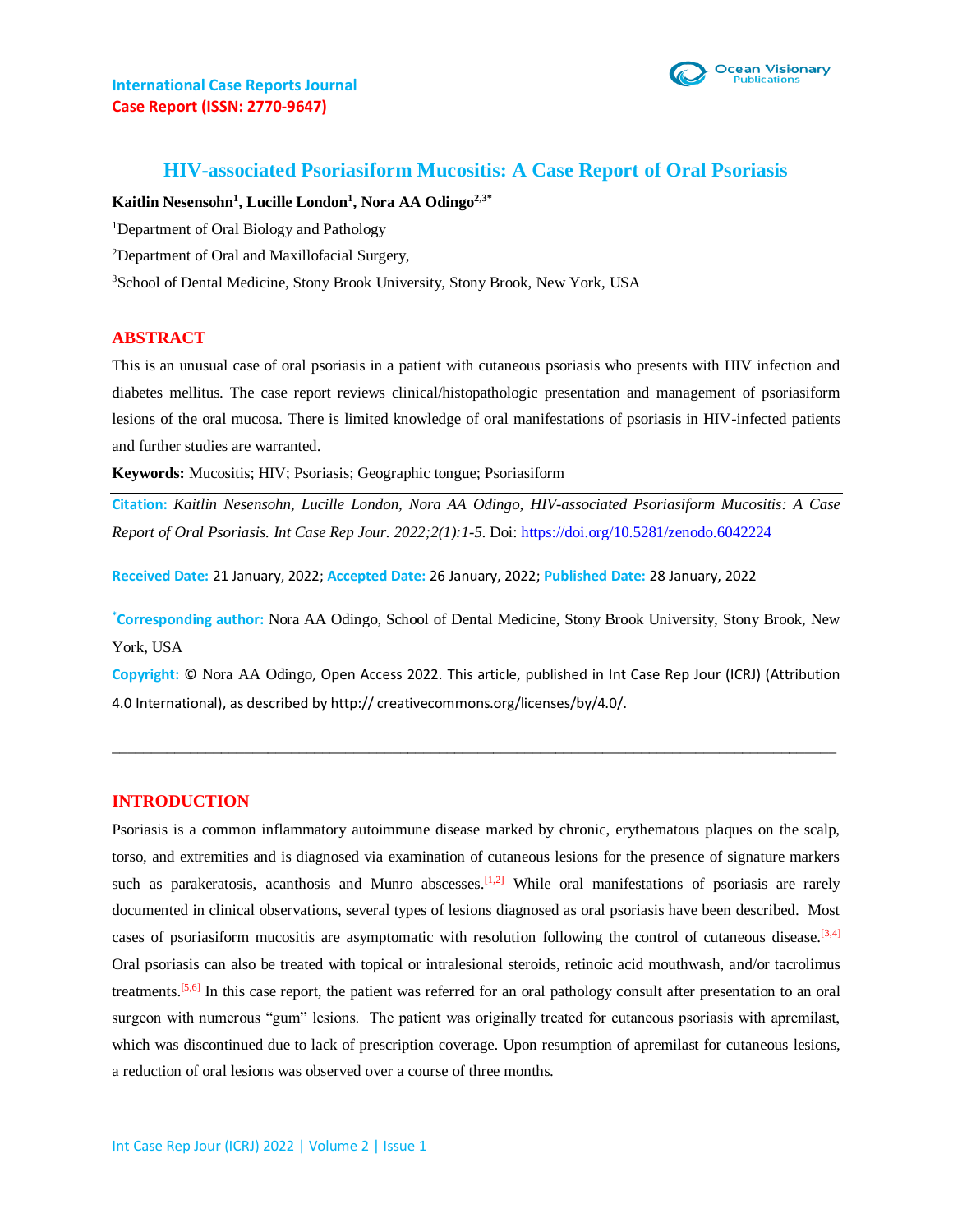

### **CASE REPORT**

A 60–year-old male presented for evaluation of "gum" lesions noted by an oral and maxillofacial surgeon (Figure 1). The medical history was significant for Human Immunodeficiency Virus (HIV) infection, type 2 diabetes mellitus, and cutaneous psoriasis. On examination, multiple red macules were noted on the palate (Figure 1). The patient was previously treated with chlorhexidine gluconate 0.12% oral rinse but the lesions persisted. Exfoliative cytology was performed and the patient was treated empirically for erythematous candidiasis. However, exfoliative cytology was negative for *Candida* organisms. On return for re-evaluation, the oral lesions had become widespread (Figure 2A). The patient reported that he had discontinued apremilast for lack of prescription insurance coverage and his cutaneous lesions had also worsened. A biopsy of the palatal lesions was recommended, and a tentative diagnosis of oral psoriasis was rendered. Microscopic examination revealed hyperparakeratosis and psoriasiform mucositis (Figure 2B and C). Since the oral lesions were asymptomatic, the patient was reassured, advised to resume treatment with apremilast, and return for re-evaluation. One month after resuming treatment with apremilast, a regression of oral lesions (Figure 3A) as well as cutaneous lesions (Figure 3B) was observed.



**Figure 1:** Initial presentation: red, serpiginous lesions of the palate. (A) Upper right quadrant, (B) Upper left quadrant.



**Figure 2:** Oral lesions 2 weeks post-discontinued apremilast. (A) Widespread palatal lesions; (B) and (C) Hematoxylin-eosin staining of incisional biopsy of the left palatal lesion demonstrating hyper parakeratosis & psoriasiform mucositis. Photomicrographs courtesy of Dr. Stephen Roth.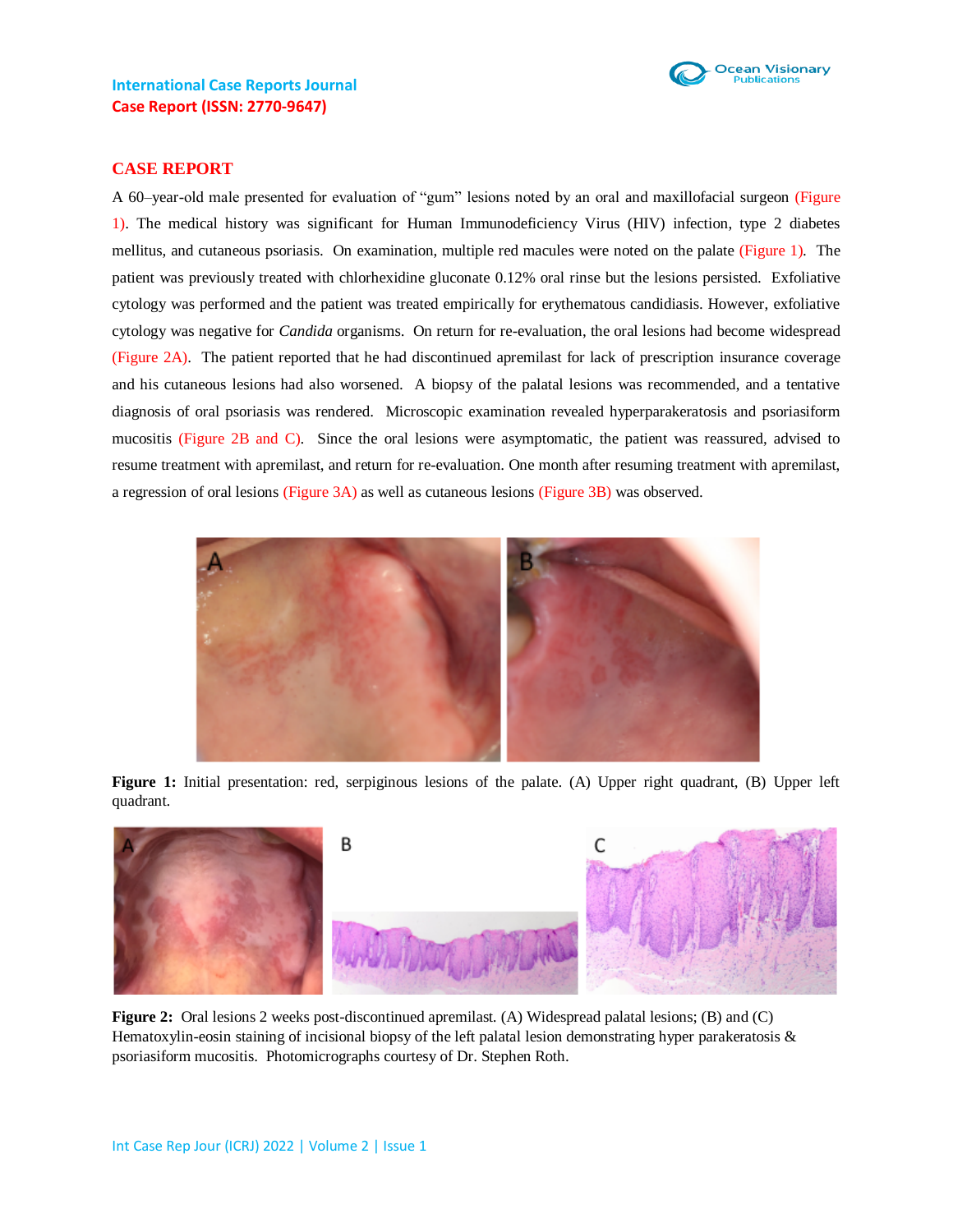



**Figure 3:** Oral and cutaneous lesions 3 months post-resumption of apremilast. (A) Regression of palatal lesions; (B) Retroauricular cutaneous lesion period.

#### **DISCUSSION**

Psoriasis is a common inflammatory autoimmune disease, affecting two percent of the population. It typically begins in early adulthood and can continue throughout the patient's lifespan.<sup>[1,2]</sup> While causes of psoriasis have not been identified, it is known to be a multifactorial disease in which relapses of symptoms can be induced by environmental or psychosomatic triggers.<sup>[1,2]</sup> Clinical signs include cutaneous lesions, most commonly found on the extremities, scalp, and torso, which may also be accompanied by joint inflammation.<sup>[1,2]</sup> The initial lesions are small papules with later manifestations including erythematous plaques covered by white scales, demonstrating signature Auspitz sign upon removal.<sup>[1,2]</sup> The microscopic appearance of these lesions demonstrates parakeratosis, acanthosis, budding at the tips of rete ridges, Munro abscesses, intraepithelial inflammation, dilatation of superficial capillaries and thinning of the suprapapillary plate.  $[1,2]$ 

Oral manifestations of psoriasis are rarely documented and are very rarely clinically observed without cutaneous presentation of the disease.<sup>[3,4,7,8]</sup> There is no general agreement of the presentation or microscopy of the oral lesions.  $[3,4,8]$  Several clinical patterns have been described, varying from raised white lesions to flattened red lesions with white borders.<sup>[3,4,7,8]</sup> Oral manifestations of psoriasis can also be similar to those of geographic tongue.<sup>[7,8]</sup> Generally, to support the diagnosis of oral psoriasis, the histopathology is expected to be similar to the definitively diagnosed cutaneous lesions.<sup>[7]</sup> Therefore, most diagnoses of oral psoriasis are made based on a parallel clinical course with cutaneous disease and the typical histologic features of the cutaneous lesions.  $[3,4,7,8]$  Oral manifestations are expected to resolve as the cutaneous disease is managed. In some cases, corticosteroids have been applied topically or via intralesional injection.<sup>[3,4]</sup> Treatment using retinoic acid mouthwash has also been used successfully to resolve symptoms of oral psoriasis.<sup>[5]</sup> However, when the mouthwash treatment was discontinued, the lesions returned at follow-up appointments.<sup>[5]</sup> Symptoms of oral psoriasis have also been treated with a tacrolimus 'swish-and-spit'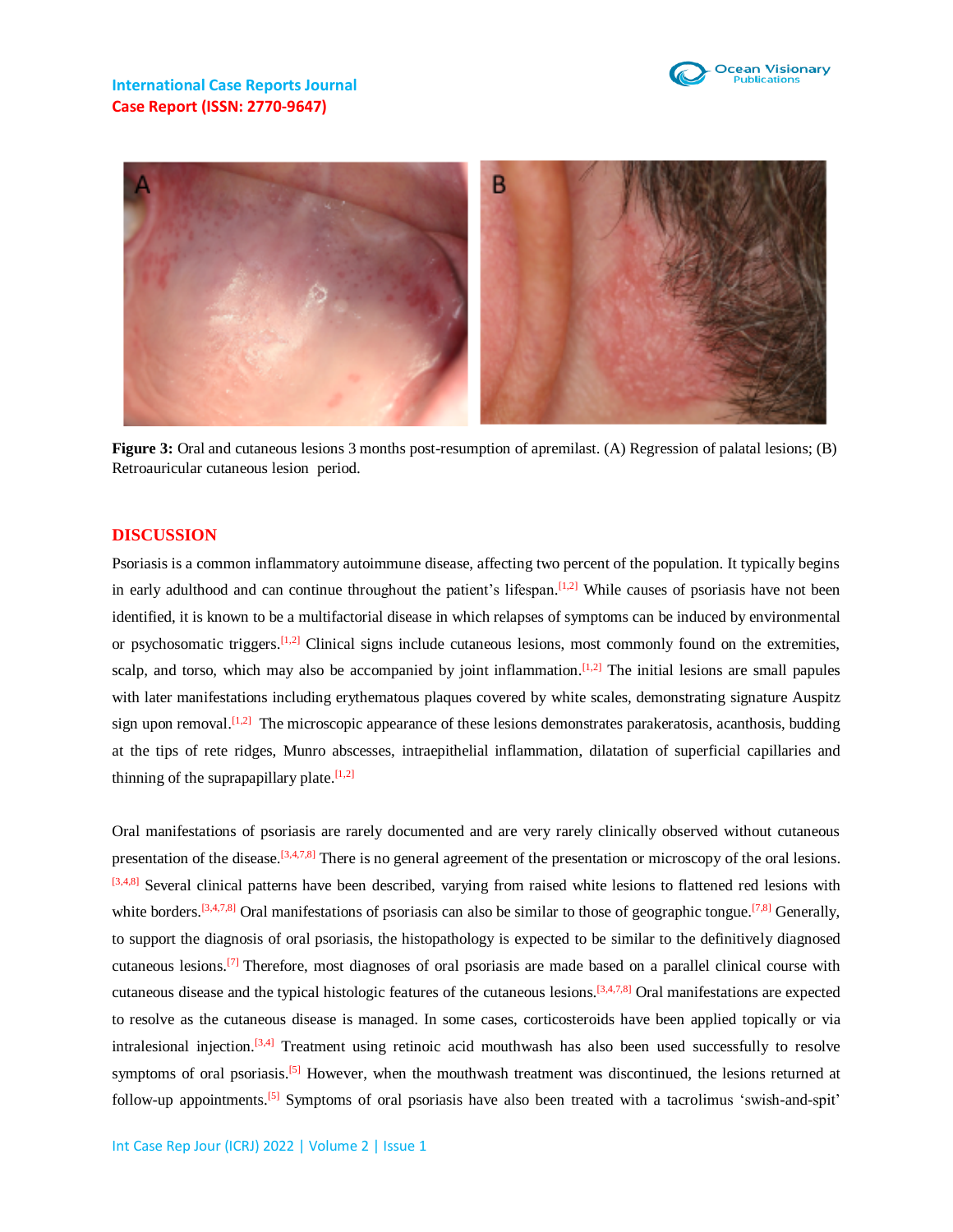

## **International Case Reports Journal Case Report (ISSN: 2770-9647)**

regimen.<sup>[6]</sup> Tacrolimus is an immunosuppressive drug used to lower risk of organ transplant rejection and is also used for the treatment of T-cell-mediated diseases like psoriasis.<sup>[9]</sup> This tacrolimus 'swish-and-spit' regimen targeted geographic tongue, which can be an oral manifestation of psoriasis. In this study 70% of patients saw improvement.<sup>[6]</sup> Apremilast, the medication given to the patient in our case study, is given orally for the treatment of certain types of psoriasis and psoriatic arthritis. The drug acts as a selective inhibitor of the enzyme phosphodiesterase-4 (PDE4) and inhibits spontaneous production of TNF-alpha. Its successful use has been described in the treatment of a patient with psoriatic arthritis and concomitant HIV and hepatitis B virus (HBV) infections. [10]

There is no consensus definition of HIV-associated psoriasis, but it is typically more severe, and harder to treat than its classic form.<sup>[11,12]</sup> Patients tend to require a more tailored therapeutic approach due to its relationship to their other treatments, and the sudden severity of flare-ups.<sup>[11]</sup> Some of these tailored regimens consist of topical therapies, phototherapy, and highly active anti-retroviral therapy. These treatments are rarely enough to mitigate the disease due to the rapidity and severity of its presentation in HIV-infected patients. The difficulty in treating this disease stems from the fact that most systemic psoriasis treatment is immunosuppressive, making them an unfavorable option for already immunocompromised HIV-infected patients.<sup>[13]</sup> Psoriasis is usually associated with increased T-cells; however, in HIV infection, psoriasis is a marker of immunosuppression.<sup>[11-13]</sup> It is hypothesized that the imbalance of the CD4/CD8 ratio in HIV-infected patients may cause uncontrolled pro-inflammatory pathways, thereby inducing psoriasis.<sup>[12,13]</sup> While HIV-associated cutaneous psoriasis has been documented, oral manifestations of psoriasis in HIV-infected patients have not been described. Thus, the limited knowledge of oral manifestations of psoriasis, particularly in HIV-infected patients makes this patient presentation an interesting case and demonstrates the need for further studies.

#### **REFERENCES**

- 1. Armstrong AW, Read C. [Pathophysiology, Clinical Presentation, and Treatment of Psoriasis: A Review.](https://pubmed.ncbi.nlm.nih.gov/32427307/)  [JAMA. 2020;323:1945-1960.](https://pubmed.ncbi.nlm.nih.gov/32427307/)
- 2. Rajguru JP, Maya D, Kumar D, Suri P, Bhardwaj S, Patel ND. [Update on Psoriasis: A review. J Family](https://pubmed.ncbi.nlm.nih.gov/32110559/)  [Med Prim Care. 2020;9\(1\):20-24.](https://pubmed.ncbi.nlm.nih.gov/32110559/)
- 3. Fatahzadeh M. Manifestation of Psoriasis [in the Oral Cavity. Quintessence Int.](https://pubmed.ncbi.nlm.nih.gov/26665263/) 2016;47(3):241-247.
- 4. [Fatahzadeh M, Schwartz RA. Oral Psoriasis: An Overlooked Enigma. Dermatology. 2016;232\(3\):319-325.](https://pubmed.ncbi.nlm.nih.gov/27035486/)
- 5. [Vitor Reis, Gabriela Artico, Juliana Seo, Ingrid Bruno, Silvio K Hirota, Celso Lemos Jr, et al. Psoriasiform](https://pubmed.ncbi.nlm.nih.gov/23278619/)  Mucositis [on The Gingival and Palatal Mucosae Treated with Retinoic-Acid Mouthwash. Int J Dermatol.](https://pubmed.ncbi.nlm.nih.gov/23278619/) [2013;52\(1\):113-115.](https://pubmed.ncbi.nlm.nih.gov/23278619/)
- 6. Aung-Din D, Heath M, Wechter [T, Cline A, Feldman SR, Jorizzo JL. Effectiveness of the Tacrolimus](https://www.ncbi.nlm.nih.gov/pmc/articles/PMC6583324/)  [Swish-and-Spit Treatment Regimen in Patients With Geographic Tongue. JAMA Dermatol. 2018;154\(2\):](https://www.ncbi.nlm.nih.gov/pmc/articles/PMC6583324/) [1481-1482.](https://www.ncbi.nlm.nih.gov/pmc/articles/PMC6583324/)